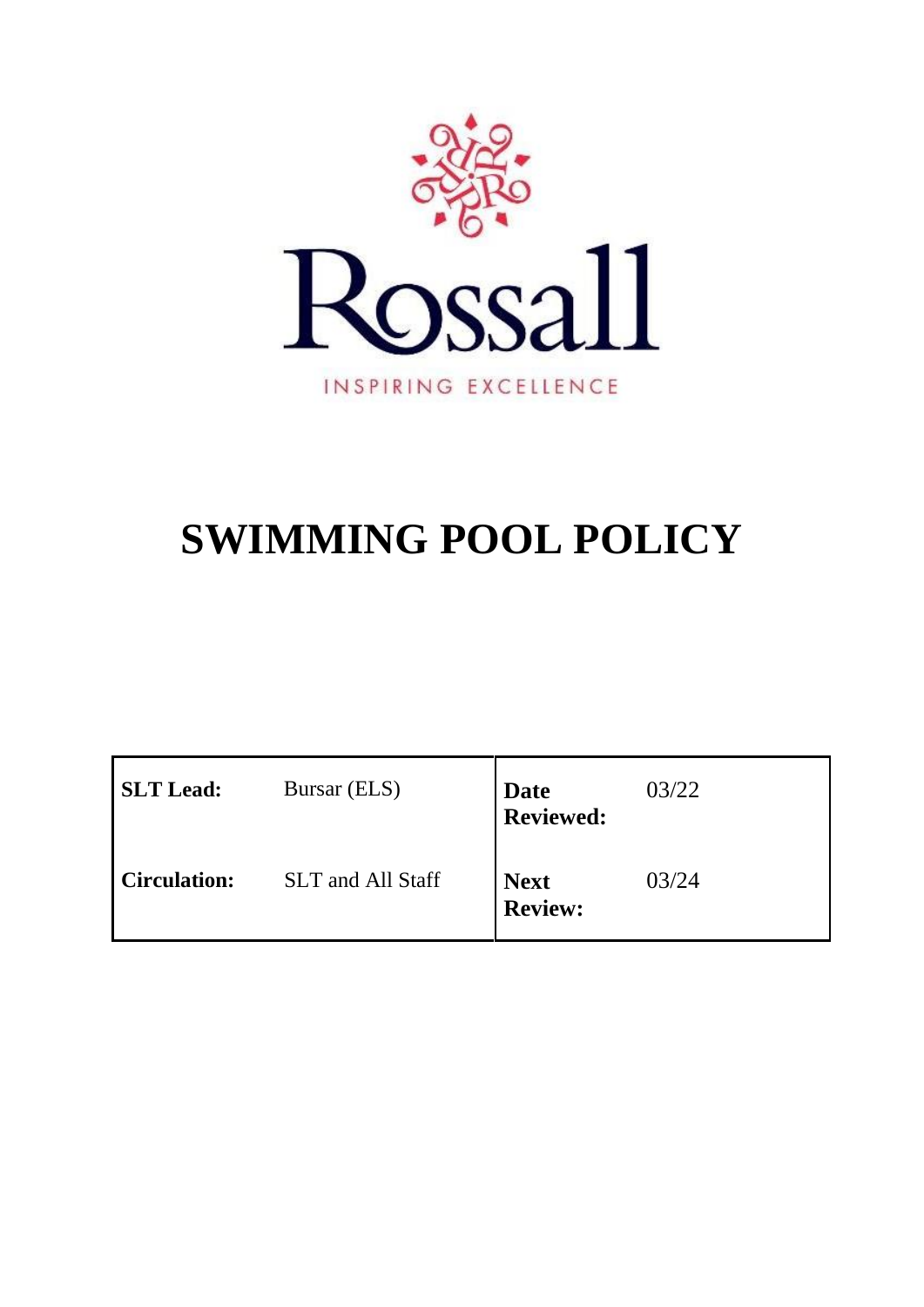# **ROSSALL SCHOOL**

## **Swimming Pool Policy**

Rossall School believes strongly that all children should learn to swim as soon as possible. It is fortunate in having its own indoor heated swimming pool and is therefore able to arrange class swimming lessons for all of its pupils from Reception. Our aim is for all children to be confident swimmers by Year 11.[1] There is an opportunity for Sixth Form pupils to qualify as Lifeguards.

## **Safety**

Safety is of paramount importance. The swimming pool is always kept locked and pupils are not allowed to swim without staff supervision. A Lifeguard is always present in addition to a Teacher.

## **Role of the Director of Sport & Pool Manager**

The Director of Sport and Pool Manager are responsible for applying the swimming pool safety policy and procedures at the school. These duties comprise:

The proper operation of the facility.

- Monitoring, recording and reviewing risk assessments.
- Recording and reviewing pool safety operations both the Normal Operating Procedures (NOP) AND Emergency Action Plan (EAP).
- Monitoring and recording staff training and records of staff qualifications in First Aid and Lifeguarding.
- Swimming pool related communications with staff.
- Conditions of pool use by school staff and pupils. Ensuring that pupils follow instructions at all times and behave responsibly.
- Conditions of pool hire (and available times).

They are a member of the school's Health and Safety Committee[2] [3] , which is the forum at which the NOP, the EAP and risk assessments are discussed and reviewed. The NOP and EAP are available on the Common Room Intranet. Copies are always given to all external groups and schools that use or hire our pool.

## **Responsibilities of the Bursar**

As Chairman of the Health and Safety Committee, the Bursar works closely with the Director of Sport, Pool Manager and Health and Safety Manager in maintaining pool safety.

They are responsible for ensuring that:

- The physical security of the swimming pool is maintained so as to prevent unauthorised access by pupils or others at times when it is unoccupied.
- Ensuring the recommended life-saving equipment is maintained in a satisfactory condition.